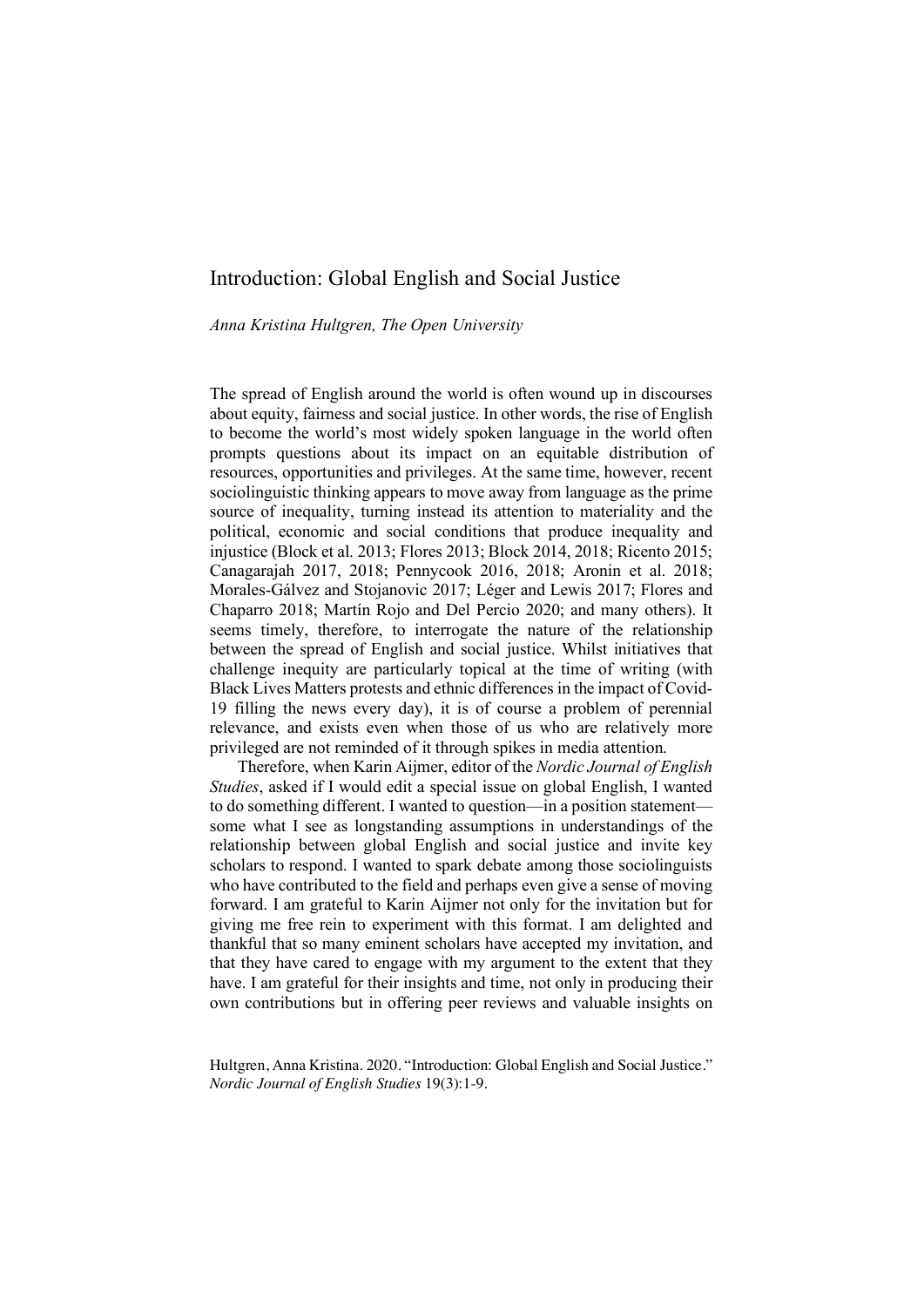those of others. Some contributors agree with me, others are more skeptical, and all have something valuable to say.

In the opening contribution to the Special Issue, I put forth my argument and set out to question three assumptions. These assumptions are 1) non-native speakers are disadvantaged by the spread of English; 2) English threatens other languages and 3) language policy will curb the spread of English. Some of these asumotions have been particularly prevalent in Nordic debates—academic and public alike—but they bear traces of the international literature too. In essence, I argue that language, or more specifically, English, is not the prime source of inequity and unfairness, but that this source must be sought for elsewhere, in the nonlinguistic sphere. I conclude by offering some ways forward for the field that centre on greater interdisciplinarity. The opening statement is followed by fifteen responses, which I outline further below.

I have been seriously tempted by, and mostly resisted, the urge to substantially revise my original piece in light of the many insightful observations offered by my contribtors. Instead, I have added an epilogue in which I sum up and consider what to me are the key themes to emerge from this special issue. I also use the epilogue to suggest some possible ways forward. All other contributions too stand largely as they were initially produced, though with feedback from editor and reviewers incorporated. Below, I outline what I see as the main argument of each contributor.

Josep Soler seeks to move us beyond unhelpful binaries, arguing that it is not a question of 'either-or' but 'both-and' when it comes to identifying whether inquality is located in the linguistic or the nonlinguistic sphere. Drawing on his own empirical work on scholars with English as an Additional Language, he points to the importance of both linguistic and non-linguistic factors, whether this has to do with achieving publishing success or falling prey to predatory journals. Soler further notes a degree of 'confusion' in the specific field of English for Research Publication Purposes as to where exactly disadvantage is located: in nations, in non-native speaker status or in both. He concludes that rather than preoccupying ourselves with a possibly futile and insurmountable task of identifying the exact locus of inequality, we should instead query the neoliberalisation of academia and ask how the pressure to publish has been allowed to take on hegemonic status.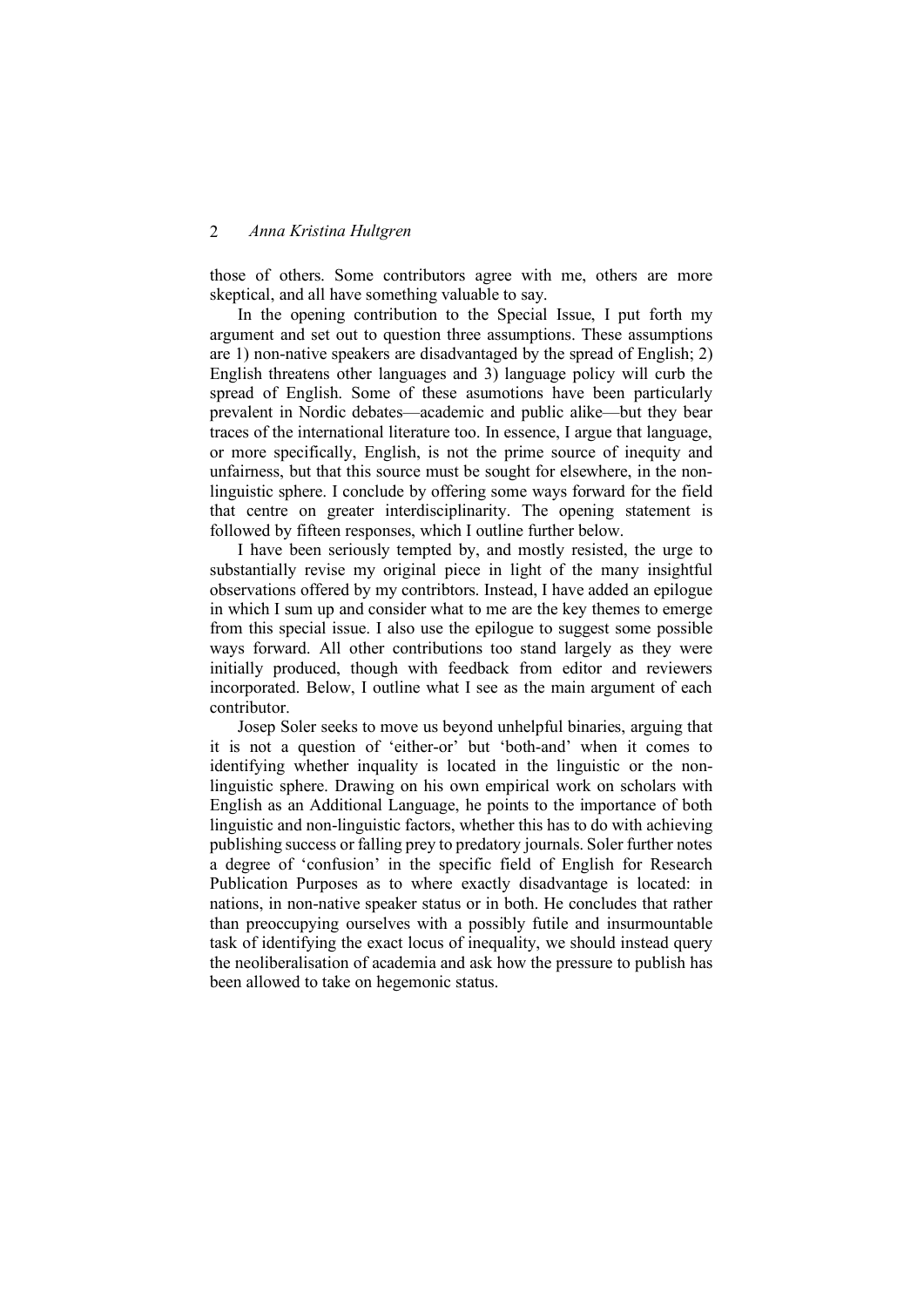David Block finds himself in agreement with the idea that there is a tendency for applied linguists to focus overly narrowly on language matters. He agrees, consequently, with the need to incorporate attention to material inequalities and the unequal distribution of resources to properly understand and eradicate inequality. Class, to Block, is a social category that has become particularly invisibilised in recent struggles, which he sees as centering more on identity and symbolism. He usefully draws attention to the many types of exploitation of workers in the global economy, e.g. factory work and sweat shops, in which "so many workers are employed in Dickensian conditions" and where language use plays no significant role at all for making the world a better place. In relation to increased interdisciplinarity in moving forward, he raises the question of how to attain rapprochement between different disciplines without unduly prioritising one.

Jennifer Jenkins suggests that I may have overstated my challenge to the first assumption, that non-native speakers of English are disadvantaged by the spread of English. Without disputing the existence of other "realworld" power differentials, Jenkins argues that the prioritisation of "native-speaker English" can, in itself, be a cause of injustice and inequality. She gives the example of non-native speakers of English not scoring highly enough in their IELTS entrance exam or having marks deducted in other exams for deviations from an imagined "standard English". She points out that this has potential real-world consequences for their educational attainment and life opportunities. She argues for the potential of the field of English as a Lingua Franca to shift people's ingrained understandings of what English proficiency looks like, with greater equity for "non-native speakers" of English as a result.

Dorte Lønsmann shows how language "is intimately connected with social structures and change" and how it is sometimes invoked by political agents to underpin their cause, whether this is that national culture is under threat from English or something else. She also argues for the usefulness of language to applied linguists in identifying and analysing inequality. Drawing on Spolsky and Shohamy's (1999) tripartite framework of language practices, language policies and language ideologies, and her own research in international companies, she argues that language may "contribute to creating or reducing inequalities—and not just reflect them". She offers the example of employees in international companies avoiding participating in meetings conducted in English and deprioritising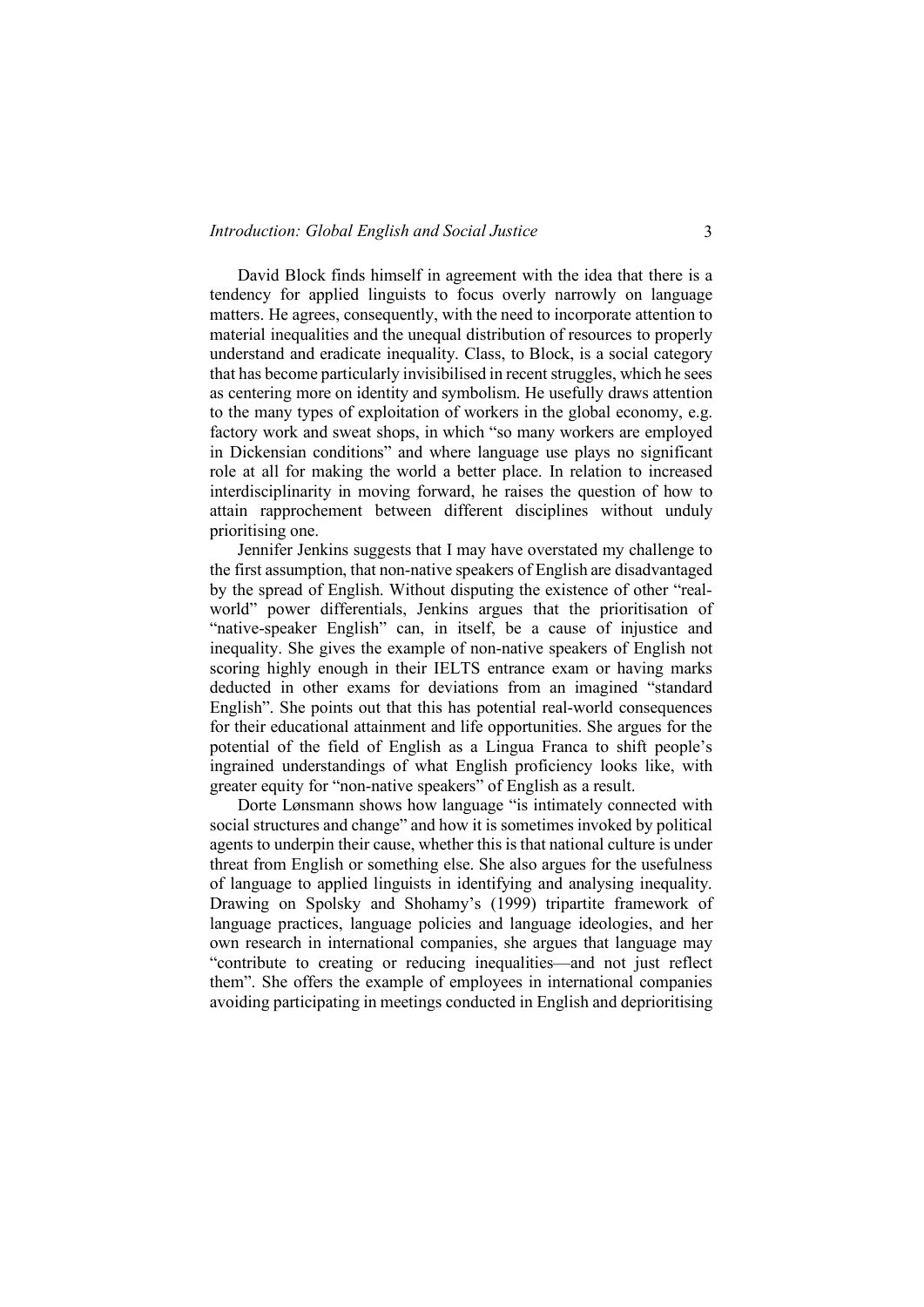emails written in English, thus highlighting how the use of English can have real-world consequences for inclusion and exclusion. There is an affinity between hers and Soler's contribution in that to Lønsmann, the focal point between language and non-language should not be "either or" but "both and".

Despite a proposal to replace the metaphor of "red herring" with "scapegoat", Maria Kuteeva finds herself largely in agreement with the main idea of the position statement. However, before entirely giving up on the idea of *language*, she does urge applied linguists of different sub-fields to engage in greater interaction. Fields such as English for Research Publication Purposes and English for Aacademic Purposes on the one hand and Bi- and Multilingualism on the other, would, she argues, benefit from a fuller understanding of deficit, language practices and language perceptions. Following an overview of key developments within applied linguistics, Kuteeva explores the relevant merits of recent concepts including "translanguaging" and "raciolinguistics" for the social justice agenda. Reaffirming her call for greater interaction between sub-fields within applied linguistics, she concludes her piece by saying "Before we tone down language in our scholarly inquiry, we still need to hear more voices".

In his theoretical exposé, Suresh Canagarajah also seeks to move us beyond unhelpful binaries. Like Soler and Lønsmann, he sets out to challenge the primacy of either language or materiality, but goes even further to challenge also the primacy of either agency or structure, individuals or society. Even so, Canagarajah does entertain the possibility that in recent shifts towards neoliberal governance, language has become increasingly important as a locus of power. To this end, he cites the Sri Lancan scholar Sivanandan (1997): "It is no longer the ownership of the means of production that is important, but the ownership of the means of communication. Not Britannia, but Murdoch, rules the waves" (1997: 288). Canagarajah reminds us of some of the ways in which agency and structure and other binaries have been theorized—and dismantled through the ages, proposing instead that "[h]uman and non-human beings and material objects mediate each other". Whilst acknowledging that this poses challenges to "easily identify the sources and directions of power" and that "people might be lulled into complacency", his illustrative example of a Tibetan student who manages to construct her identity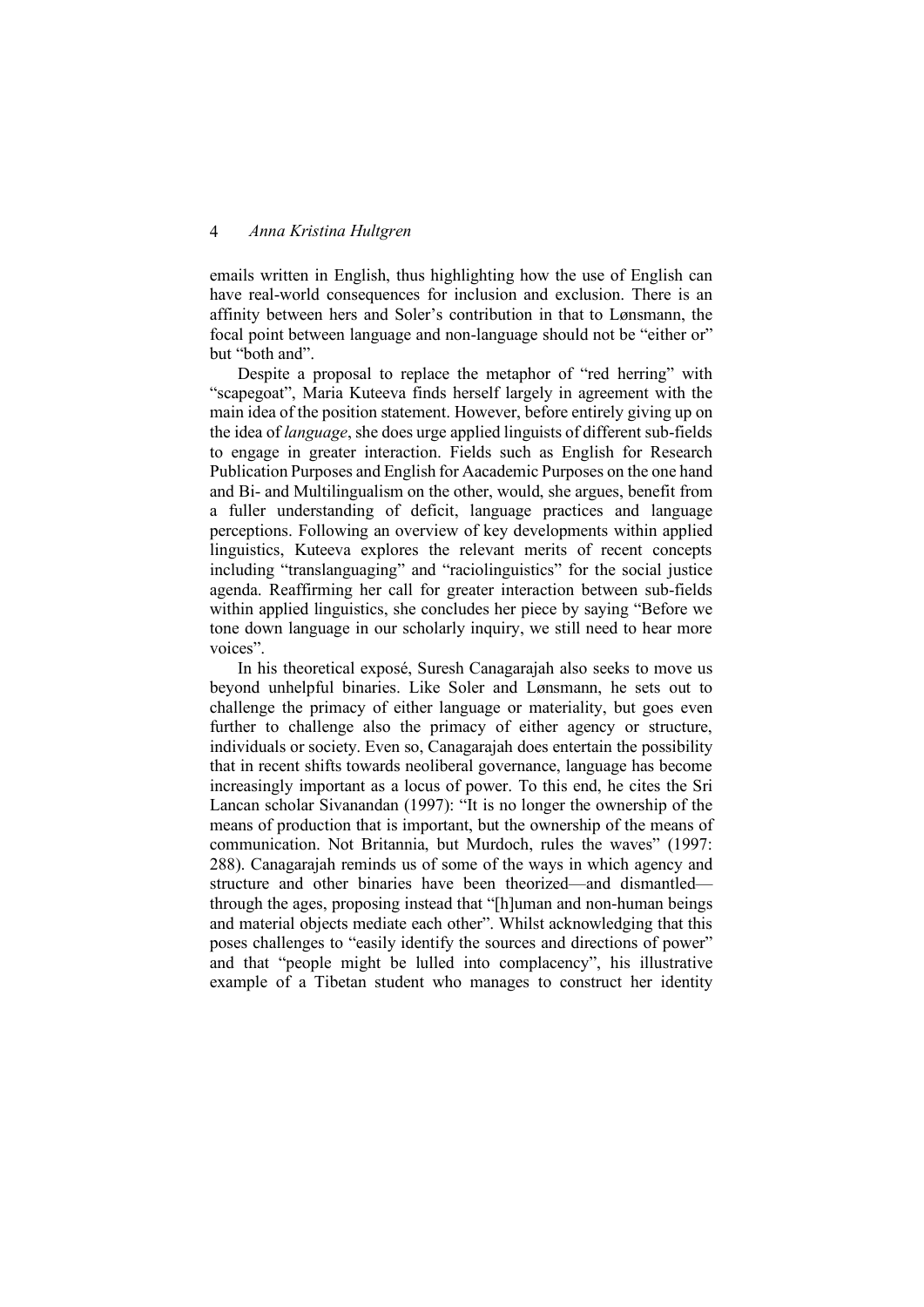through "slow" and "subtle" acts of resistance offers hope and a possible way forward for resisting structures of oppression.

Taina Saarinen and Johanna Ennser-Kananen are fully on board with the idea that English is but a proxy for other ideological battles, as captured in their sub-title: "What we talk about when we think we talk about language". Underpinning their argument with two examples of "corrective" language intervention in higher education: accent neutralization courses in US universities and language policies in Finnish higher education, they reveal how these interventions are analyzable, respectively, in terms of racism and pro-Finnish populist nationalism. They proceed to remind us that the concern with English and its imagined threat is a European artifact stemming from an ideal monolingual, nationalist and modernist social order. Instead, as a way of moving beyond our obsessive concern with English, they suggest considering postcolonial contexts and their often-prevalent multilingualism as the norm.

Salikoko Mufwene offers a brief history of colonialization and settlement practices and their implications for language change and shift. In doing so, he agrees with the idea that the centre of inequality is not to be found within language itself. Emphasising the secondary status of language, he argues instead for "[t]he spread of English as a byproduct of colonization". He notes that when English came to the Americas, it quite quickly replaced the European languages, and only much later had an effect on the Native American languages, demonstrating how those at the socioeconomic fringes were not at the same speed impacted linguistically. Mufwene joins me in arguing that injustice must be fought "at the level of nonlinguistic power competition that has produced this language inequality" and even goes as far as to question whether linguists are really able to "weigh in on these language evolution issues, which are the outcome of socioeconomic dynamics beyond their expertise."

Diane Pecorari agrees with my challenge to two of the assumptions, that is that inequality is located outside of language, and that language policy focused solely on language is unlikely to be effective. However, she calls for further evidence to support my challenge to the assumption that English does not pose a threat to other languages, although she does accept that loss of linguistic diversity may erroneously be attributed to English rather than underlying social, technological and economic developments that prompt the need for new terminology and new ways of expression. Pecorari concludes by calling for applied linguistics to "live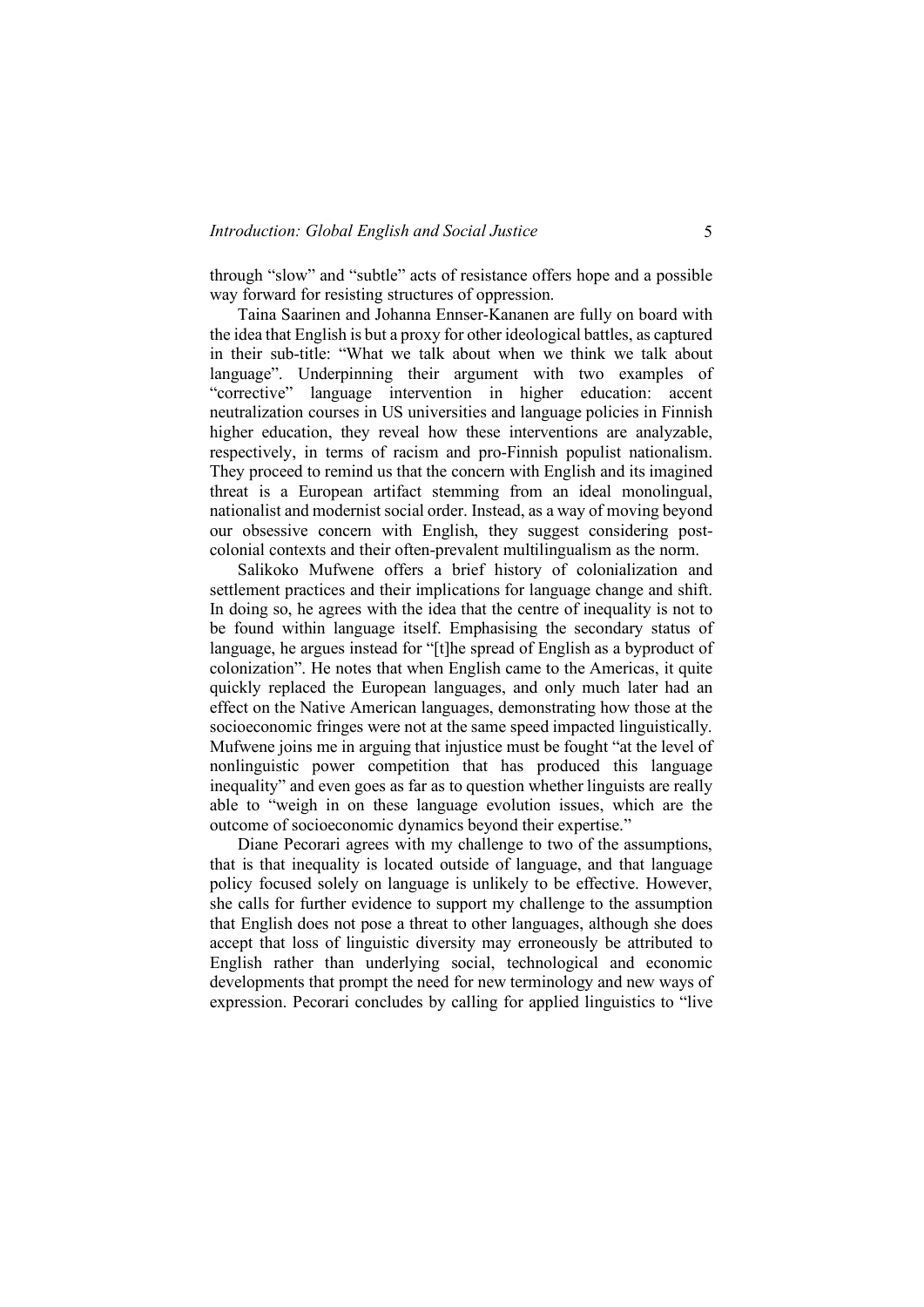up to its name" and explore how monolingualism can be challenged in the real world, e.g. in teaching and other practices. She hails translanguaging as a promising concept in this regard but suggests that there is still work to do in terms of how to "develop, evaluate and implement multilingual pedagogical techniques".

In his piece, Hartmut Haberland urges us to move away from abstract concepts such as "commodification", "hegemony" and "markets", which he believes are unhelpful in identifying inequality. He suggests instead a reorientation away from *language* towards *speakers*, and specifically proposes conceptualising inequality as residing between speakers of different languages rather than between different languages per se. He also subtly warns us against having too high hopes when it comes to eradicating inequality, suggesting that the process towards achieving complete equality—even if this were possible—is bound to itself produce new inequalities. With this caveat in mind, he concludes that, in discussing global English, we should seek to explore and identify "ownership and control in a concrete manner: who owns and who controls".

Writing from a US perspective, Janina Brutt-Griffler draws on the concept of "intersectionality", i.e. the way in which minority groups face multiple layers of oppression: through ethnic, racial and also, as shown by Brutt-Griffler, linguistic identity. Drawing on research undertaken in a Spanish-English bilingual school in a large midwestern city in the US, she shows how many Spanish-English-speaking Puerto Rican students start out by valuing their dual linguistic heritage. She notes, however, that by the time these students transition to English-only education, their linguistic proficiency and pride in their heritage language may decline. Echoing Jenkins, Brutt-Griffler argues for wider and de-Anglocised conceptualisations of English proficiency, in which multilingualism is integral and accepted. She views this as a promising way forward to challenge what she sees as prevalent "monolingualist ideologies" which are at odds with the ubiquity of multilingualism across the world.

A plea for applied linguists to *listen* is made by David Crystal. A conversation he had some years ago when travelling in southern Africa brought him a sense that advocating linguistic diversity can in certain contexts be seen as an elitist endeavour. When Crystal expressed his admiration for Xhosa and linguistic diversity to his local driver, it fell on deaf ears as his driver, who himself had limited proficiency in English, insisted that his children learn English to improve their life opportunities.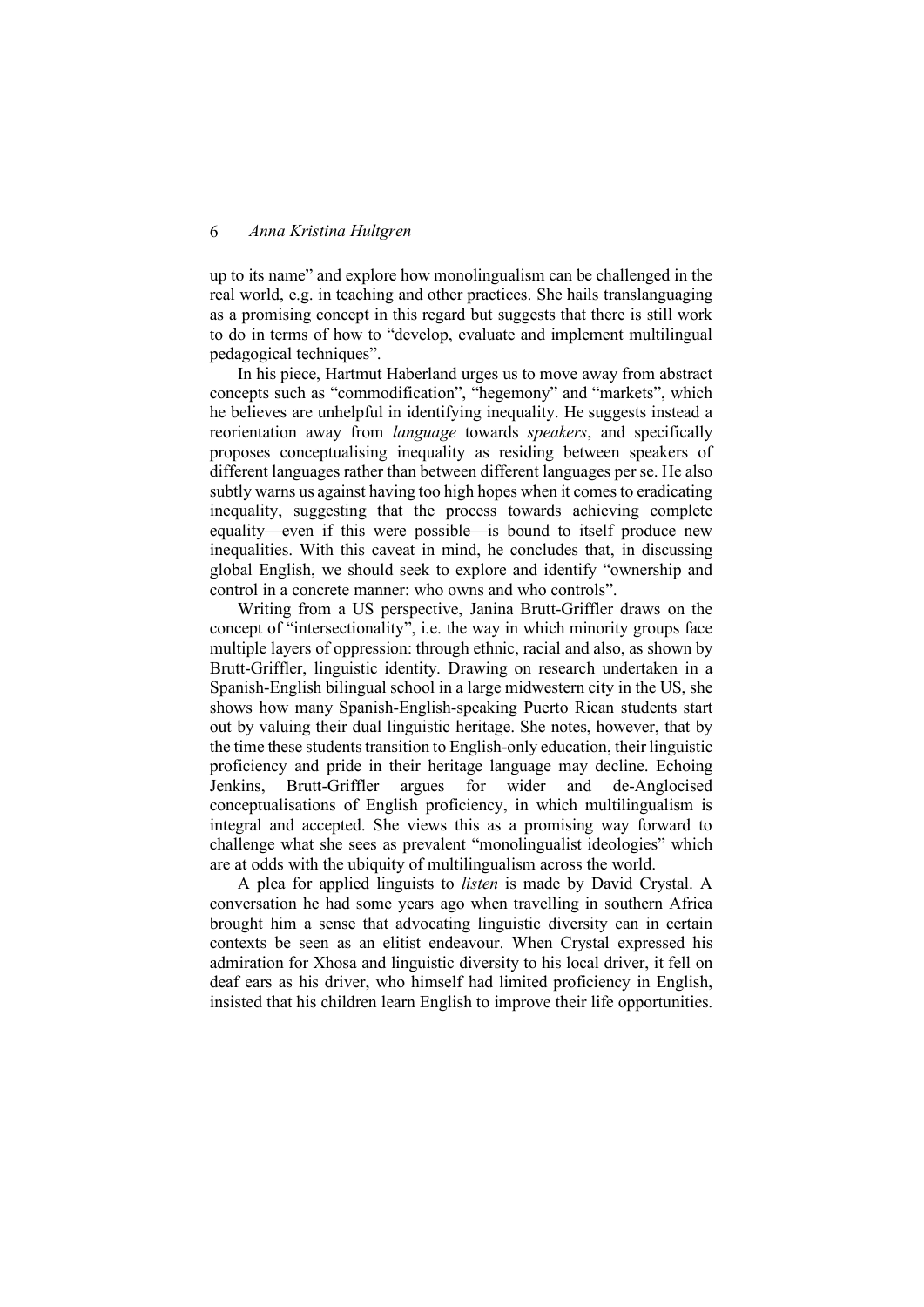Crystal, like Jenkins, does point to some very real and material consequences of linguistic discrimination, that of native-speaking English teachers generally being paid more than non-native-speaking English teachers. Moving on to consider the ongoing revivification of Welsh, Crystal introduces the concept of "empowerment" and shows how linguistic revitalisation needs to go hand in hand with economic revitalization and empowerment.

In his contribution, Van Parijs suggests that no one would be likely to agree with the most extreme interpretation of my position statement that there is no inequality at all, and that everyone would agree with a weaker version that there are inequalities, but that they are not primarily linguistically founded. Referring to his book on linguistic justice, Van Parijs identifies three ways in which inequalities are generated by the dominance of a particular natural language. He then goes on to suggest that English can also be beneficial in eradicating, or at least mitigating, any injustices, something that, apart from in Van Parijs's work, seems to have been accorded considerably less attention in the literature. Van Parijs concludes that "some degree of linguistic injustice is the price we need to pay for an effective pursuit of social justice in all its dimensions." This echoes Haberland's view that pursuing linguistic equality for some will produce linguistic inequality for others.

Anne Fabricius is not convinced that we need to decenter language in our analyses, arguing that the concept "linguistic inequality" does have merit. Like others in this special issue, including Soler, Canagarajah and Lønsmann, she insists on not seeing the linguistic world as separate from the non-linguistic world. She gives the important example of the Australian Aboriginal and Canadian First Nation contexts where "the presence of the English language as part and parcel of colonial and missionary activity has had a truly devastating impact on language transmission and language ideologies over the last 150 years". In tune with both Jenkins and Brutt-Griffler, she also points to the experiences of learners of a majority language not being taken seriously. She goes on to challenge the entire idea of "global English", which she sees as a "myth, a reified construct, an enregisterment" and calls for a greater anchoring of language analysis in empirical, sociolinguistic and anthropological approaches where diversity, hybridity and indexicality are allowed to come into play.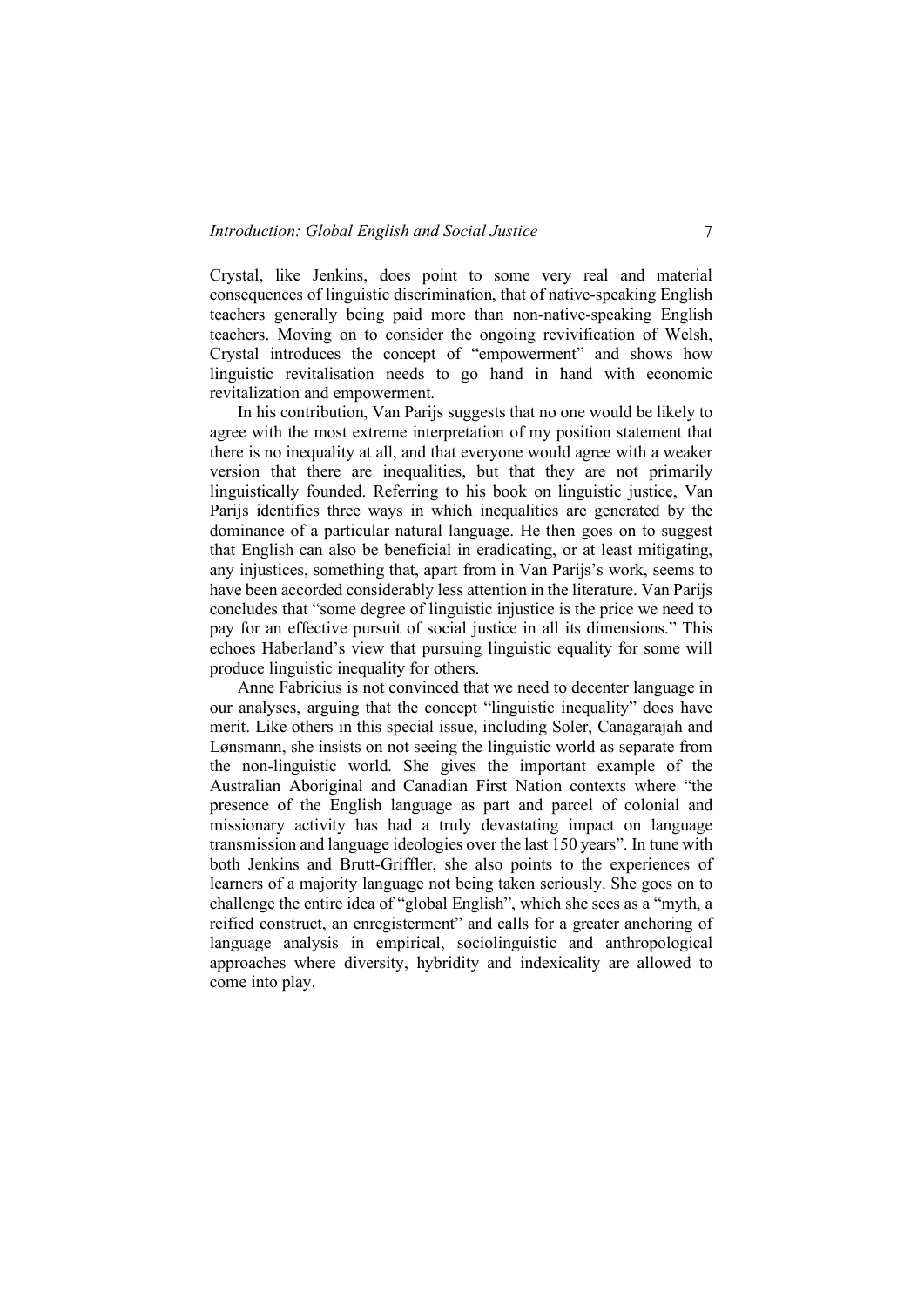Robert Phillipson, finally, one of the field's founders, is given the last word. He disagrees with my description of English as a "red herring", citing examples from across the world in which language is seen as a key variable in producing and sustaining inequality, noting too, along with Van Parijs, that English can also be used as a force for good. To Phillipson, the interdisiplinarity that I seek to push forward is already characterising the field, notably through the works of Gramsci, Bourdieu, Bernstein and May. Philipson shares my view that applied linguistics is and must be concerned with external linguistics, which to Philipson involves attention to material resources (structure) as well as values and policies (ideology). He views this externally oriented linguistics as contrasting with the type of internal theoretical linguistics propagated by Saussure and Chomsky.

The following pages see my position statement followed by each contributor's response, in the order previewed through the synopses above. I conclude with an epilogue in an attempt to summarise the main themes and issues raised by the contributors, while pointing to some possible ways forward for the field.

#### *References*

- Aronin, Larissa, Michael Hornsby and Grażyna Kiliańska-Przybyło (eds). 2018. *The Material Culture of Multilingualism*. Cham: Springer.
- Block, David. 2018. The Political Economy of Language Education Research (or the Lack Thereof): Nancy Fraser and the Case of Translanguaging. *Critical Inquiry in Language Studies* 15(2), 1-21.
- Block, David. 2014. Moving Beyond 'Lingualism': Multilingual Embodiment and Multimodality in SLA. *The Multilingual Turn: Implications for SLA, TESOL, and Bilingual Education*." Ed. Stephen May. Routledge: London. 54–77.
- Block, David, John Gray and Marnie Holborow. 2013. *Neoliberalism and Applied Linguistics*. Abingdon: Routledge.
- Canagarajah, Suresh. 2018. Materializing "Competence": Perspectives from International STEM Scholars. *The Modern Language Journal* 102(2), 268–291.
- Canagarajah, Suresh. 2017. Translingual Practice as Spatial Repertoires: Expanding the Paradigm Beyond Structuralist Orientations. *Applied Linguistics* 9(1), 1-25.